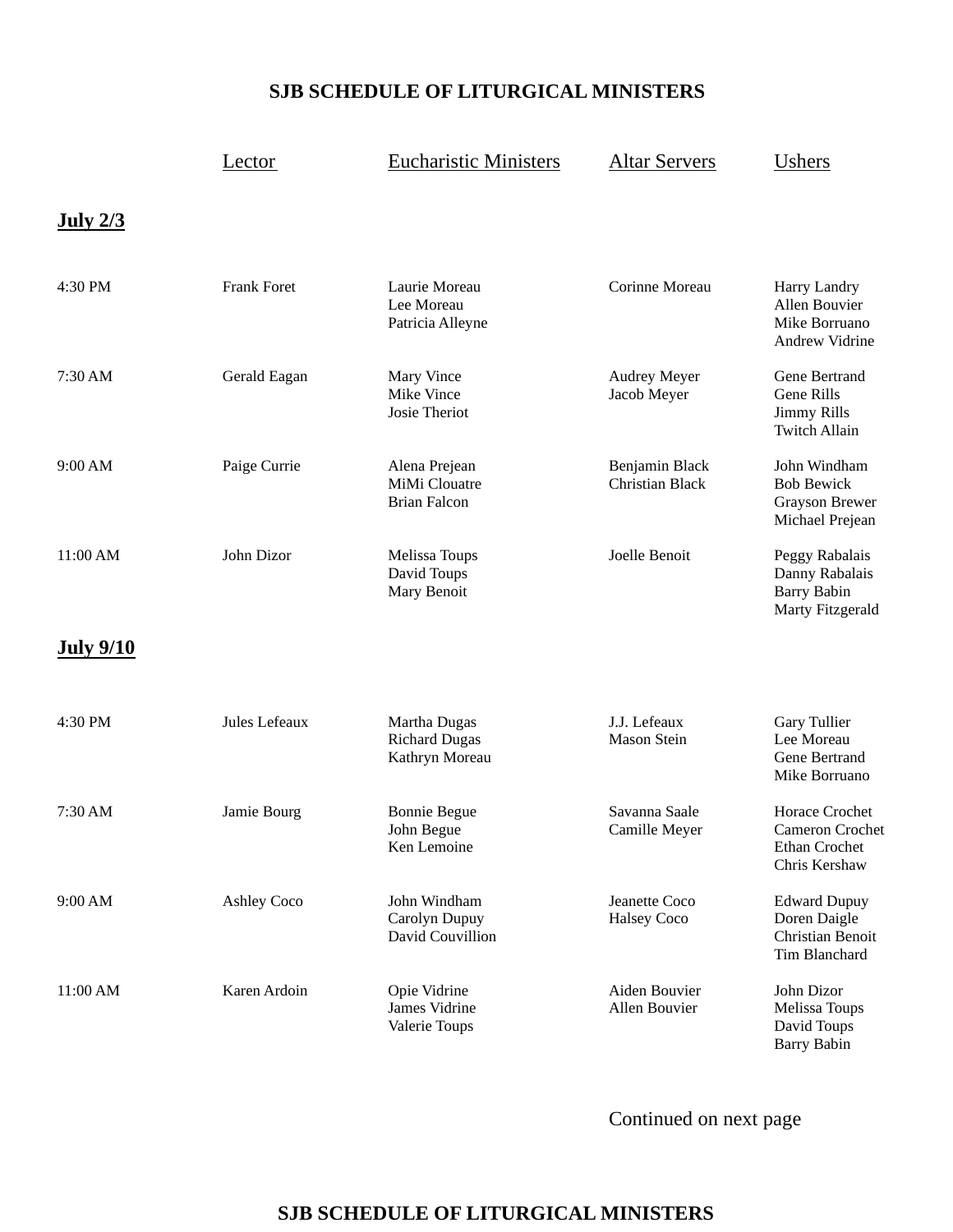|                   | <u>Lector</u>        | <b>Eucharistic Ministers</b>                               | <b>Altar Servers</b>                     | <b>Ushers</b>                                                                      |
|-------------------|----------------------|------------------------------------------------------------|------------------------------------------|------------------------------------------------------------------------------------|
| <b>July 16/17</b> |                      |                                                            |                                          |                                                                                    |
| 4:30 PM           | Lee Moreau           | Laurie Moreau<br>Margaret Canella<br>Vic Canella           | Corinne Moreau                           | Gene Bertrand<br>Harry Landry<br>Andrew Vidrine<br>Gary Tullier                    |
| 7:30 AM           | Paige Fitzgerald     | Mary Delapasse<br>Wayne Delapasse<br>Roxanne Richard       | Gene Rills                               | Joe Mancuso<br>Anthony White<br>Jerry Deshotel<br><b>Twitch Allain</b>             |
| 9:00 AM           | David Cordell        | Lori Black<br>Shelly Crochet<br>Perry Gaudet               | <b>Christian Black</b><br>Benjamin Black | Chuck Prejean<br><b>Carroll Fontenot</b><br><b>Philip Deshotel</b><br>John Windham |
| 11:00 AM          | <b>Suzanne Mouch</b> | Amy Dupuy<br><b>Trudy Badeaux</b><br>Joey Haydel           | Joseph Robichaux<br>Lee Robichaux        | Peggy Rabalais<br>Danny Rabalais<br>Marty Fitzgerald<br>Tim Blanchard              |
| <b>July 23/24</b> |                      |                                                            |                                          |                                                                                    |
| 4:30 PM           | Julie Millard        | Jules Lefeaux<br>Patricia Alleyne<br>Gale Thibodeaux       | James Babin                              | Mike Borruano<br>Allen Bouvier<br>Gary Tullier<br>Harry Landry                     |
| 7:30 AM           | John Begue           | <b>Bonnie Begue</b><br>Andrea Normand<br>Joey Normand      | Horace Crochet                           | <b>Gene Rills</b><br><b>Jimmy Rills</b><br>Chris Kershaw<br>Anthony White          |
| 9:00 AM           | Erin Cordell         | <b>Lindsy Cordell</b><br>Julie Bewick<br><b>Bob Bewick</b> | Lucas Cordell<br>Jacob Cordell           | Michael Prejean<br>Doren Daigle<br>Christian Benoit<br><b>Edward Dupuy</b>         |
| 11:00 AM          | Christie Chapman     | Opie Vidrine<br>James Vidrine<br>Karen Ardoin              | <b>Rhys Millien</b><br>Silas Robichaux   | <b>Barry Babin</b><br>John Dizor<br>Melissa Toups<br>David Toups                   |

Continued on next page

## **SJB SCHEDULE OF LITURGICAL MINISTERS**